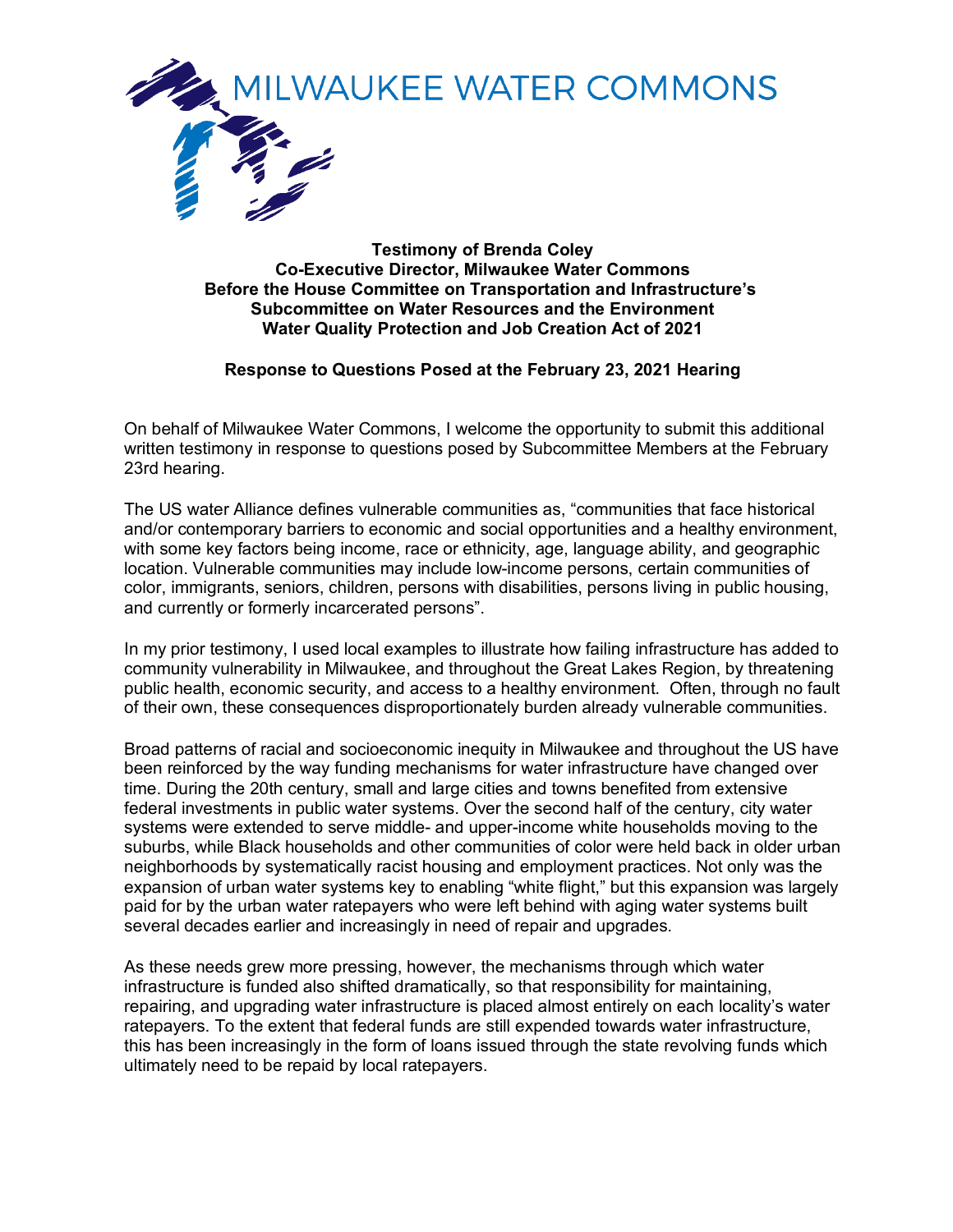The current over-reliance on local ratepayers to bear the burden of funding water infrastructure compounds other existing inequities. Redlined neighborhoods are still predominantly underresourced, face historical barriers to a healthy environment, and are majority people of color. The inability of these communities to pay for much-needed infrastructure maintenance and upgrades means that their needs remain unmet, subjecting these already-vulnerable communities to greater risks of water insecurity and related health, social, and economic impacts. Racist inequities are baked into the way our current water infrastructure financing mechanisms function. To achieve environmental justice, these inequities must first be recognized, and then remedied.

The responses offered here to questions posed by the Subcommittee address how Congress can ensure that funding for clean water infrastructure appropriated through the Water Quality and Job Creation Act of 2021 contributes to greater environmental justice by (1) clearly prioritizing grant funding for vulnerable communities and (2) adopting specific measures to ensure that the workforce employed to repair and upgrade clean water infrastructure reflects the communities they serve.

# **Prioritizing Grant Funding for Vulnerable Communities**

*At the February 23rd hearing, Rep. Napolitano asked how to ensure that water bills remain affordable for individual households if rates need to be increased to pay for needed water infrastructure repairs.*

One way to address these concerns through the revolving loan funds is to increase the amount of funding that states can make available to disadvantaged communities as principal forgiveness. The Clean Water Act specifies that affordability criteria used to determine a community's eligibility for such subsidies "shall be based on income and employment data, population trends, and other data determined to be relevant by the State, including whether the project or activity is to be carried out in an economically distressed area." **We urge Congress to require states to provide at least 30% of their federal CWRF appropriation as subsidies for communities that comply with affordability criteria, and furthermore to allow States to provide up to 50% as subsidies to disadvantaged communities. This would begin to restore federal water infrastructure funding to 20th century levels, at least for the most vulnerable communities.**

*Rep. DeFazio noted that the CWRF framework introduced during the Reagan era puts states in the driver's seat with regard to how funds are allocated within each state, and asked for input in response to concerns that some state decision makers might favor certain areas of their state and neglect others, notwithstanding the Clean Water Act's guidance for affordability criteria to direct the most assistance to more vulnerable communities.*

This concern is borne out by how Wisconsin allocates principal forgiveness under the state's CWRF program.

Wisconsin's affordability criteria for determining eligibility for principal forgiveness, as explained in the state's Intended Use Plan (IUP) for its CWRF allocations for FY 2021, allocate up to 50 points based upon the size of the community (smaller communities receive more points), up to 100 points based on how the community's median household income (MHI) compares to the state MHI (lower-income communities receive more points), and additional points for communities projected to lose 10% or more of their population over 20 years or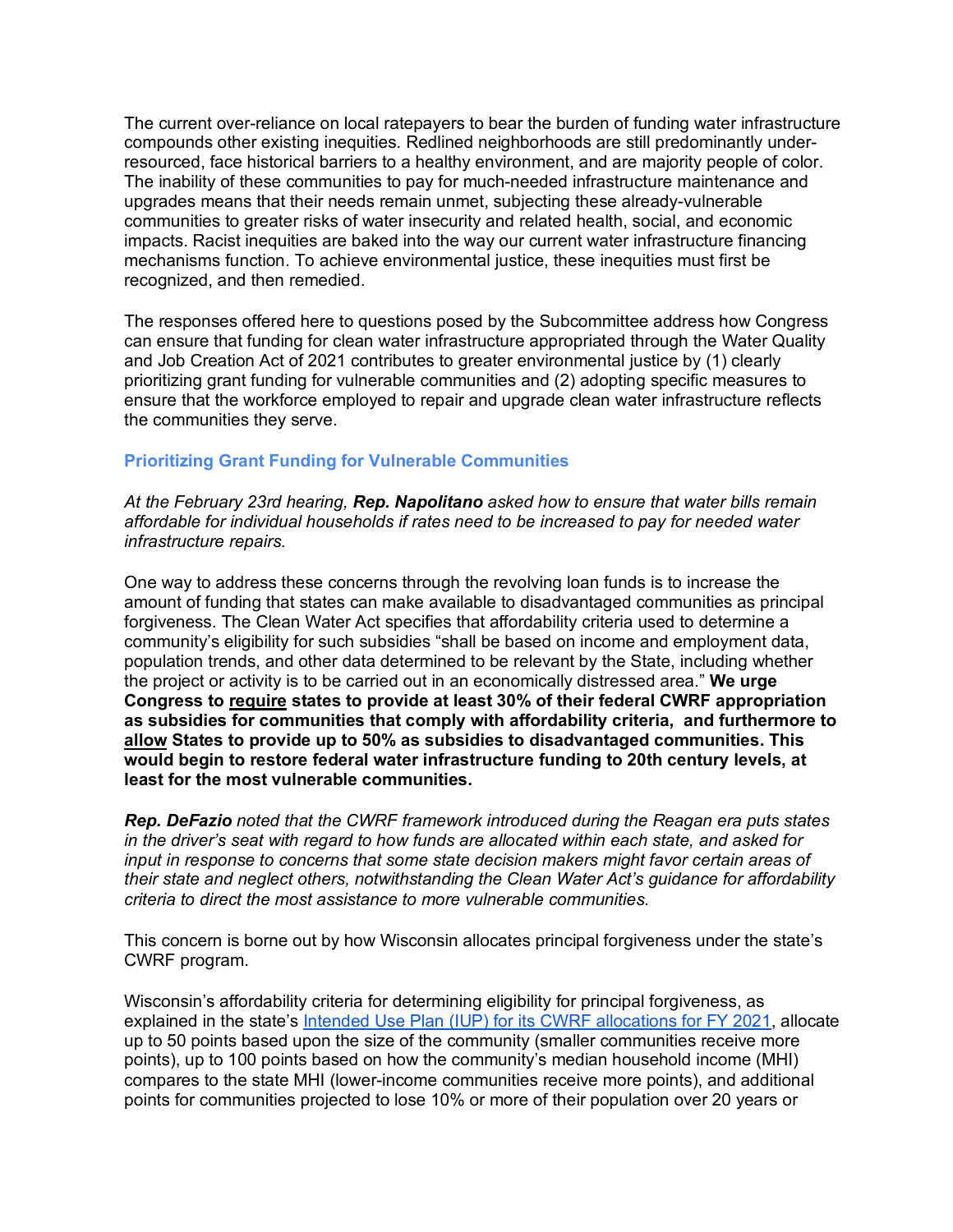which have high levels of unemployment relative to the state unemployment rate. The Milwaukee Metropolitan Sewerage District (MMSD) provides wastewater treatment services for the City of Milwaukee and surrounding suburbs, serving over 1 million Wisconsinites. MMSD is by far the largest wastewater utility in Wisconsin; the next largest wastewater utility serves less than 400,000 people. Wisconsin's CWRF Project Priority List (PPL) for 2021 includes MMSD projects with a total cost of \$131,352,128. Under the state's affordability criteria, 15% of this amount -- \$19,702,819 -- is eligible for principal forgiveness. However, because Wisconsin caps principal forgiveness at \$750,000 per utility per fiscal year, Wisconsin's CWRF Funding List for FY 2021 awards only \$750,000 in loan forgiveness to MMSD. The story is similar for the City of Milwaukee, which is responsible for managing stormwater within the City. Wisconsin's 2021 PPL includes a \$18,010,333 stormwater project for the City of Milwaukee. Under the state's affordability criteria, 45% of this amount -- \$8,104,650 -- is eligible for principal forgiveness, but this is likewise capped at \$750,000.

According to the state's 2021 IUP, Wisconsin plans to provide a total of \$36,248,937 in principal forgiveness to Wisconsin communities to relieve local ratepayers in those communities from at least some of the burden of paying for much-needed clean water projects. MMSD serves roughly 20% of Wisconsin's population, but will receive only around 2% of the total amount of principal forgiveness provided by the state's CWRF. Roughly 10% of Wisconsin's population lives in Milwaukee, and the City's need for CWRF subsidies is ranked high under the state's CWRF affordability criteria due to its low MHI and high unemployment rates relative to state averages. Nevertheless, Milwaukee will receive only around 2% of the principal forgiveness issued by Wisconsin's CWRF.

Wisconsin's practice of capping the amount of loan forgiveness any wastewater or stormwater applicant is eligible for per year at \$750,000 -- *regardless of the need indicated by the state's CWRF affordability criteria and regardless of the size of community served -- clearly* discriminates against vulnerable communities in the state's largest city, Milwaukee. The vast majority of Wisconsin's Black citizens live in Milwaukee neighborhoods with some of the state's oldest water infrastructure. This practice appears to go against federal directives that CWRF subsidies be provided to disadvantaged communities in line with prescribed affordability criteria. **Congress should adopt measures to prevent rules such as Wisconsin's per-utility cap of \$750,000, which has the effect of undercutting federal efforts to direct subsidies to the most vulnerable communities.** 

# **Fostering Workforce Equity in the Water Sector**

To deliver the most beneficial impacts for vulnerable communities, federal funding for water infrastructure must be tied to actions that foster workforce equity in our nation's water sector and provide living wage employment for communities of color and other vulnerable communities that have been historically marginalized from employment in the sector.

Providing more funding for water infrastructure will not organically create economic opportunities for vulnerable communities. Nor will vague calls for the promotion of workforce equity or a 'color blind' approach suffice. Instead, funding must be paired with specific, intentional, strategic policies and actions that lead to equitable employment, contracting, and procurement. These might need to include, for example, more intentional and tailored outreach, collaboration with workforce development organizations, and other wrap-around services to ensure that historically marginalized communities are not only provided with job opportunities in the water sector, but also have the opportunity to succeed there.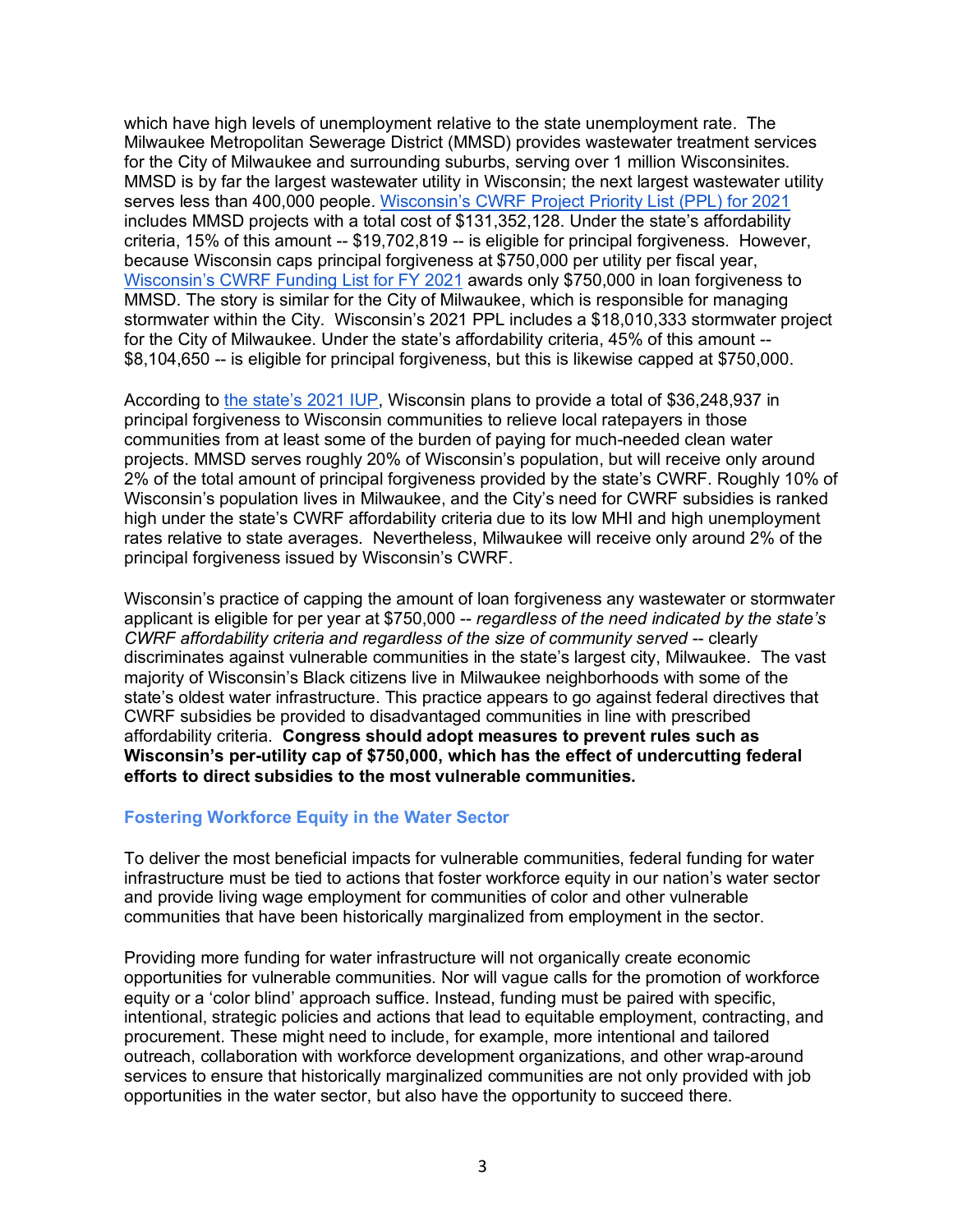*Rep. Carbajal asked about how the backlog of infrastructure problems impact disadvantaged communities, and how the jobs created through this bill could benefit those communities and come in the form of living wage employment.*

Failing infrastructure is a national issue that requires urgent action. However, the consequences of these realities are not felt equally around our nation. Often it is communities that suffer from a history of social marginalization, income inequality, and/or segregation from environmental benefits that suffer most severely from the consequences of infrastructure failure. These consequences add onto existing social disparities. Oftentimes it is these compounding barriers that lead to community vulnerability and limit access to training and employment opportunities.

For these reasons, it is critical that we not only increase federal funding, and direct assistance to communities struggling to finance infrastructure solutions, but that this funding comes with priorities around environmental justice, workforce equity, and community benefits. **The Environmental Protection Agency has existing offices and agendas focused on environmental justice issues; funding through the CWRF program to address critical infrastructure failures should be tied to these agendas to address environmental injustice in our nation.** In addition, to ensure that the living wage employment opportunities offered by our nation's water sector are available to disadvantaged communities **this funding should be tied to specific requirements aimed to track workforce diversity and spur local strategies for developing a more diverse and inclusive workforce.**

In a 2018 report, *Renewing the Water Workforce*, the Brookings Institute determined that in 2016 around 1.7 million workers in 212 different occupations were directly involved in designing, constructing, operating and governing US water infrastructure. The Brookings Institute also determined that water occupations around the country pay more on average compared to all national occupations, and also pay up to 50 percent more to workers at the lower 10th-25th percentile of the income scale. However, the same report assessed that in 2016 nearly 85% of water workers were male and two-thirds were white. In Milwaukee and its surrounding counties, among water sector professions such as pipelayers, plumbers, pipefitters, and steamfitters, positions are 85-100% dominated by white males.

*Rep. Wilson also focused questions on workforce equity, including how to ensure that livingwage jobs generated by federally funded CWRF projects are provided to workers who reflect the communities that the infrastructure will serve.*

**Guidance to municipalities and utilities receiving federal funding should strongly advocate for local cross-sector coalitions to build locally-tailored pathways to greater workforce equity.** The value of such efforts is demonstrated by the US Water Alliancesponsored Water Equity Task Force in Milwaukee, a cross-sector partnership between water utilities, environmental organizations, educational institutions, and workforce development organizations that was facilitated by Milwaukee Water Commons. As documented in the Milwaukee Water Equity Roadmap endorsed by the Task Force, overcoming the barriers of segregation requires intersectional analysis and cross-sector leadership.

**In addition, to encourage local collaboration and maximize the impacts of federal investments in infrastructure, federal funding should be tied to procurement requirements that include community benefits agreements.** Community benefits models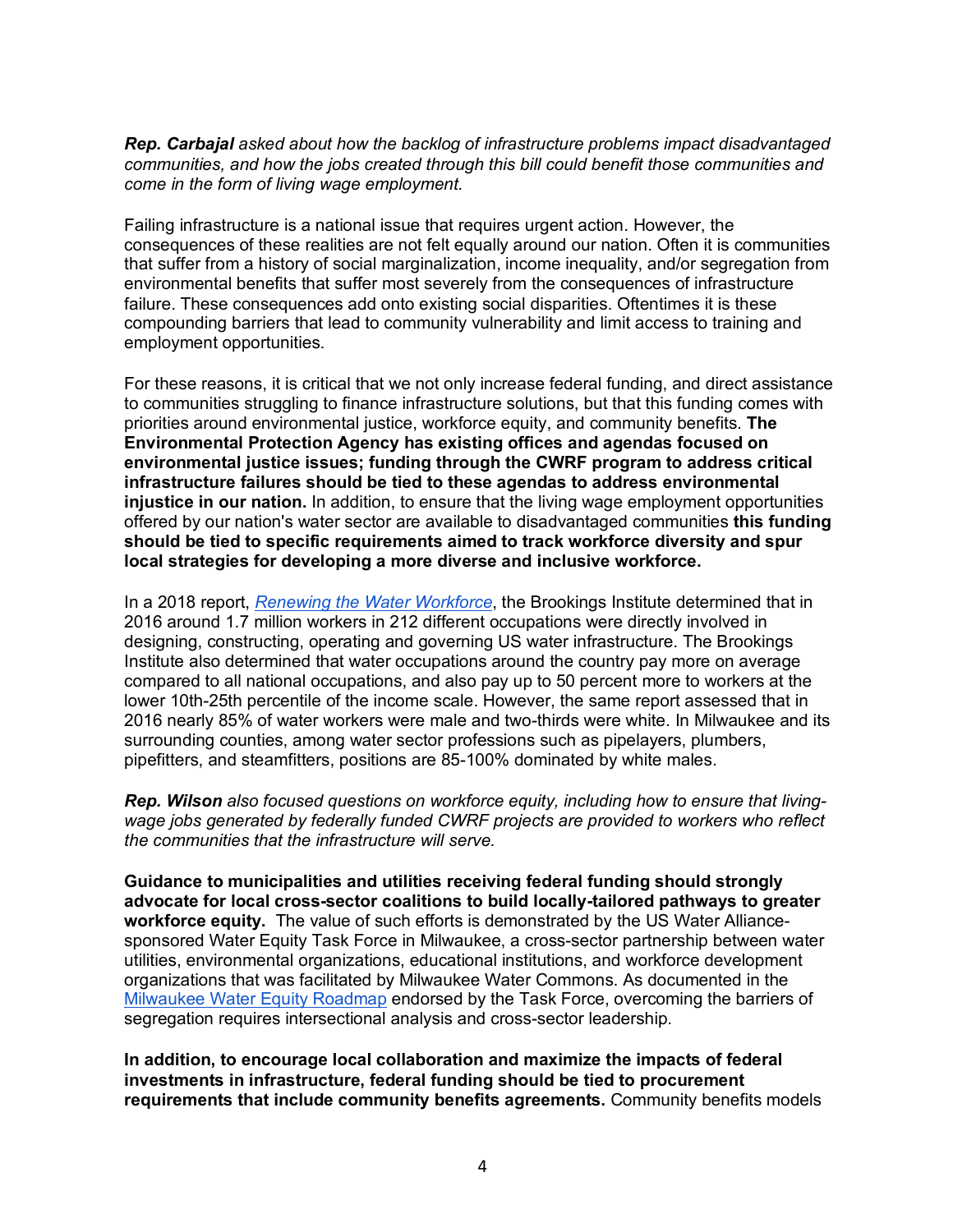have been piloted with great success by utilities around the country such as in Louisville KY and San Francisco CA. Community benefit agreements deepen relationships between water utilities and the communities they serve, while also bolstering the impact that infrastructure investments have on priorities at a neighborhood level. These agreements encourage water utilities and contractors to participate in addressing community needs, and impact challenges that contribute to community vulnerability.

**Finally, federal legislation should require water infrastructure funding recipients to track and report on workforce diversity and the diversity of contractors/subcontractors as well as their policies and practices aimed at fostering workforce equity.** This would allow stakeholders to monitor progress and to identify which policies and practices are delivering desired results and where further efforts are required. This reporting could be done through the US EPA's Office of Environmental Justice and should show measured contributions to both federal and local plans to address environmental and economic justice concerns. We also recommend that US EPA should work with the Bureau of Labor Statistics to establish specific tracking of America's water sector. Water infrastructure funding recipients are already required to track and report on factors such as the use of American iron and steel and compliance with prevailing wage rate requirements. Workforce equity goals are equally important and should be subject to similar monitoring efforts.

# **Addressing PFAS and other Emerging Contaminants**

*Both Representative Pappas and Representative Lowenthal expressed concerns about the added burden on water utilities navigating emerging threats to public health such as forever chemicals like PFAS and growing quantities of microplastics.*

Though each issue is distinct, the urgent need to address impacts to public health and the financial burden placed on water utilities are very real in both cases. We do not yet know the full scope of the threat of emerging contaminants because we are only beginning to learn about their presence in the environment and the legacy impacts on public health and access to safe water. Especially in smaller municipalities, upgrading water systems to manage these emerging threats is a daunting task that will require additional funding. As was mentioned during testimony on February 23rd, the most urgent need is for polluter accountability. In many cases, PFAS pollutants were disposed of in communities with full knowledge from manufacturers of their toxic impact. Now, more than a year after local governments and states have become aware of this legacy pollution, we are still struggling to regulate PFAS pollution, to hold manufacturers accountable for that pollution, and to find solutions that provide clean water to families poisoned by these chemicals. **We need urgent federal interventions from the US EPA to regulate these chemicals as well as federal legislation and funding to help local governments and utilities assess and clean up these pollutants. In addition, a federal legislative framework that would compel corporations that fouled our waters with these pollutants to finance remediation efforts is required.**

# **A One Water Approach to Funding Public Water Systems to Protect Our Health and Environment**

People value water infrastructure when they don't have to think about water infrastructure. Water infrastructure comes to folks' attention when it poses risks to their health and environment. Such risks are generally greater for vulnerable communities living with aging water infrastructure but without the resources to pay for much-needed repairs and upgrades